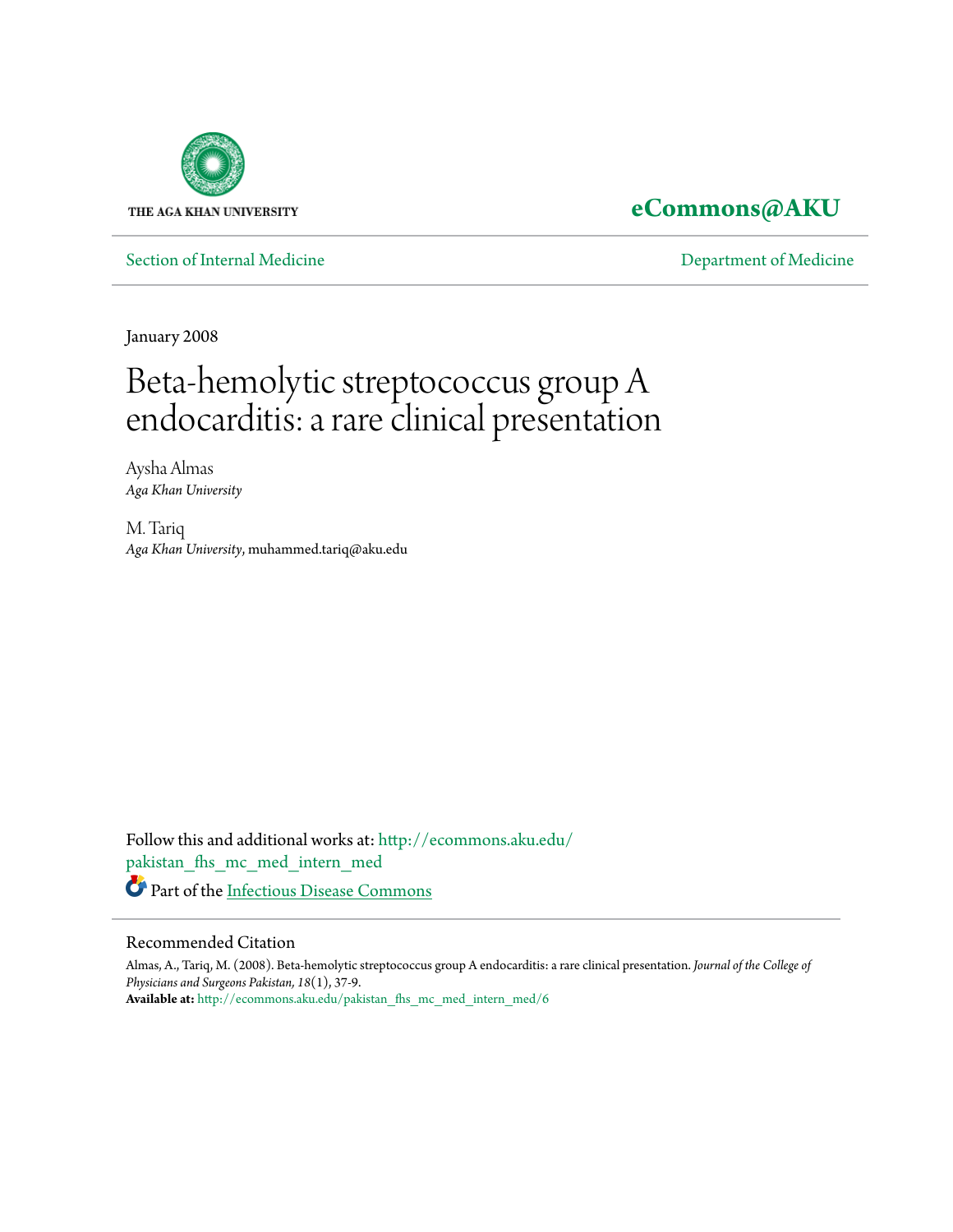## **Beta-Hemolytic Streptococcus Group A Endocarditis: A Rare Clinical Presentation**

Aysha Almas and Muhammad Tariq

#### **ABSTRACT**

A case report of an elderly gentleman is reported herein, who presented with one week history of fever, drowsiness and left lower limb weakness. Examination revealed left lower limb weakness with power of grade 3/5. His workup showed evidence of infection and multiple cerebral infarcts on the right side. Blood culture grew *Streptococcus pyogens*. Echocardiogram showed two vegetations on the aortic valve. Fever was the main presenting feature in this case but it was the presentation of patient with multiple cerebral infarcts that lead to the diagnosis of infective endocarditis. The organism causing Infective Endocarditis (IE) in this patient was a rare one.

**Key words:** Infective endocarditis. Multiple cerebral infarcts. Group A beta-hemolytic streptococcus (GABS).

#### **INTRODUCTION**

Despite advances in medical, surgical and critical care interventions, infective endocarditis remains a disease that is associated with considerable morbidity and mortality.1 Presence versus absence of predisposing condition was associated with lower in-hospital mortality (16% versus 33%) and 6-month mortality (24% versus 48%).2 Predisposing cardiac conditions are valvular disease, rheumatic fever, history of endocarditis, congenital heart disease and pacemaker wires.2 Noncardiac predisposition stems from central line insertion within 6 months and misuse of injected drugs.

Common organisms responsible usually include *Streptococcus viridins* group, *Enterococcus, Staphylococcus aureus* and *Streptococcus epidermis*.3 Other organisms have been reported rarely and include anaerobic gram-negative bacilli, *Coxiella burnetti*, *Chalamydia, Candida, Aspergillus* and *Histoplasma*.4 Group A Beta-haemolytic *Streptococcus* (GABS), *Streptococcus pyogens* is an uncommon cause of infective endocarditis.4

The presentation of IE often includes extra-cardiac manifestations or findings that are associated with intracardiac extension of infection. Fever is the most common sign and symptom. Upto 65% of embolic events in infective endocarditis involve the central nervous system and neurologic complications develop in 20 to 40% of all patients with infective endocarditis.6 The importance of making a correct diagnosis is emphasized by the potentially fatal complications that can occur as a result of this condition.3

*Department of Medicine, Aga Khan University Hospital, Karachi.*

*Correspondence: Dr. Aysha Almas, E-9, Alfalah Society, Malir Halt, Karachi. E-mail: aysha-almas@aku.edu*

*Received February 19, 2007; accepted August 17, 2007.*

#### **CASE REPORT**

A 68-year-old man with no prior known comorbid conditions, presented to the emergency room with history of fever for 7 days, left lower limb weakness for 3 days and drowsiness for one day. The fever was high grade. Past history was not significant for any illness. Family history was positive for hepatocellular carcinoma and pulmonary tuberculosis. On examination, he was an elderly cachectic looking man, lying in bed, drowsy but arousable to verbal command. He was febrile with temperature of  $39^{\circ}$ C, tachycardic with pulse of 90/minute. His cardiovascular examination was normal and there were no murmurs on auscultation. The chest and abdominal examination was unremarkable. On neurological examination, he was disoriented in time, place and person, neck was supple and power was 3/5 in left lower limb, both planters were down going.

His initial laboratory workup was sent from emergency room along with blood culture (Table I). The X-ray chest was normal. Initial assessment of possible bacterial meningitis was made. He was started on treatment for meningitis with intravenous ceftrioxone 2-gram twice daily and intravenous fluids after sending the cerebrospinal fluid analysis. The CT brain at this point in time showed right occipito-parietal and anterior

| <b>Table I:</b> Initial lab investigations. |             |
|---------------------------------------------|-------------|
| Hemoglobin                                  | $6.6$ mg/dl |
| <b>WBC</b>                                  | 15.2        |
| <b>Platlets</b>                             | 260         |
| <b>Bun</b>                                  | 41          |
| Creatinine                                  | 1.6         |
| Sodium                                      | 141         |
| Potassium                                   | 3.9         |
| Chloride                                    | 110         |
| HCO <sub>3</sub>                            | 25          |
| Malarial parasite                           | $-ve$       |
| <b>RBS</b>                                  | 122         |
| <b>ESR</b>                                  | 50          |
| LFT                                         | Normal      |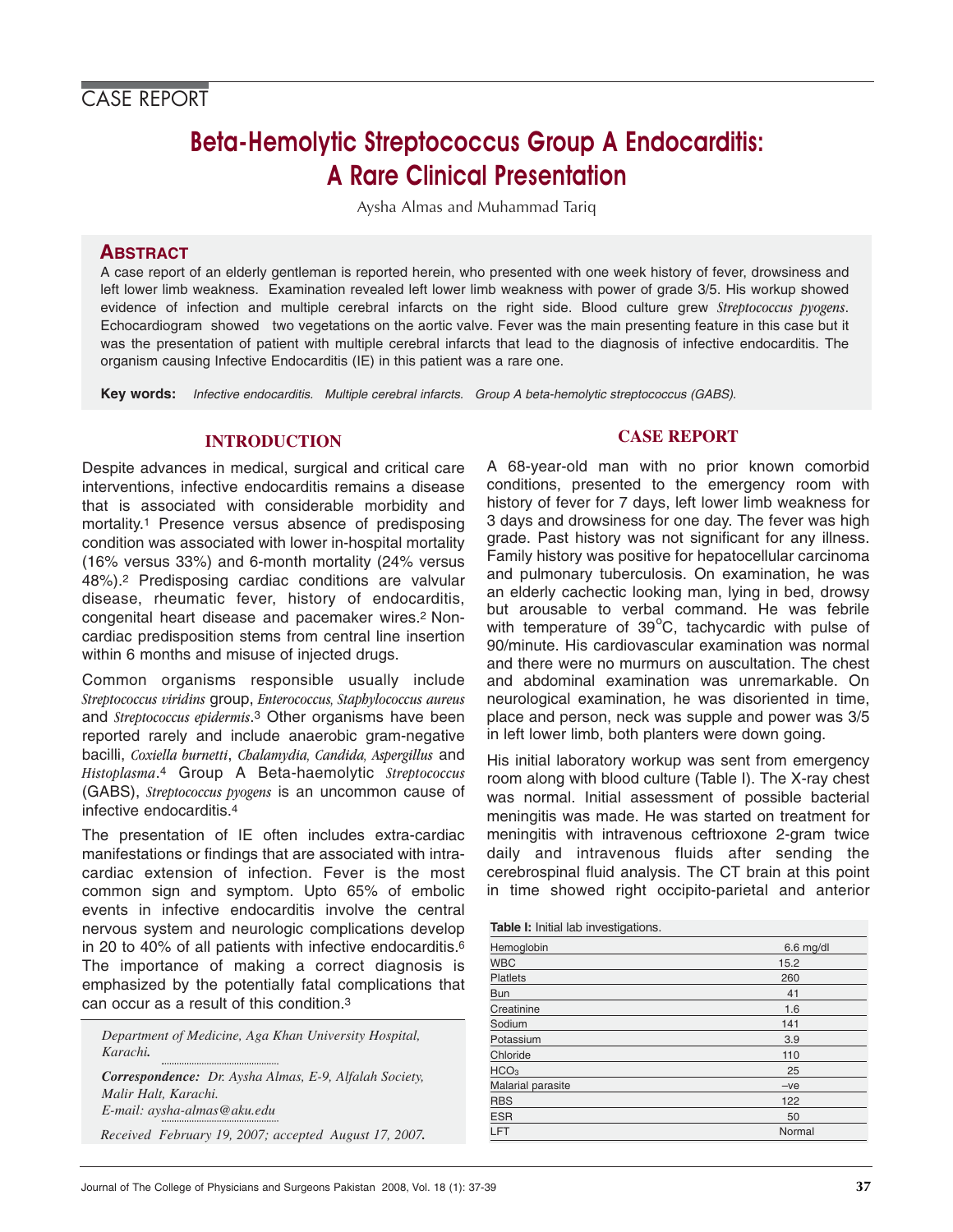parietal infarcts. The lumbar puncture showed glucose of 86 mg/dl, protein of 50 mg/dl and white cells of 32 with predominant neutrophils. Two blood cultures grew GABS, *Streptococcus pyogens*, which was sensitive to penicillin group and cephalosporins. Ceftrioxone was continued. The patient made a remarkable improvement on day 2 of admission. His conscious level had improved and he became afebrile. *Streptococcus pyogens* is an unusual organism to cause meningitis. It was thought that this patient could have IE with history of fever, positive blood culture and multiple cerebral infarcts. A trans-thoracic echocardiogram was, therefore, ordered. Trans-thoracic echocardiogram revealed medium sized 9 mm vegetation on non-coronary cusp and a small vegetation on right coronary cusp of aortic valve with severe aortic regurgitation. Interestingly, no murmur was audible. Based on this, diagnosis of IE was made and gentamycin was added to the treatment.

In subsequent days, the patient started going into recurrent episodes of heart failure due to aortic regurgitation and IE. He was treated with intravenous lasix and was started on low dose ACE inhibiters. Patient also developed right-sided pneumonia and the antibiotic was changed to pipracillin tazobactum. Surgery of the aortic valve was indicated at this point in time. Despite repeated efforts to convince the family to go for surgery, they were reluctant due to unstable condition of patient. The patient kept on going into recurrent episodes of heart failure and pneumonia and ultimately expired. The cause of death was recurrent heart failure and sepsis.

#### **DISCUSSION**

The diagnosis of IE in this case came from history of fever, positive blood culture for GABS, *Streptococcus pyogens* and presence of vegetations on aortic valve. The organism was, however, atypical. There was one major criteria and 3 minor criteria (atypical organism in blood culture, fever and embolic phenomena) present to fulfill Duke`s criteria for diagnosis of IE.7 This patient was a difficult one to diagnose IE as *Streptococcus pyogens* is an extremely rare organism to cause IE. The clinical suspicion mainly arose from history of fever, positive blood culture and multiple cerebral infarcts.

Gram positive cocci comprising of various species of *Streptococci* and *Enterococci* as well as *Staphylococcus aureus*, are the leading cause of commonly acquired native valve endocarditis.8 The leading example of *Streptococci* are alpha hemolytic *Streptococcus*, a heterogenous collection of species that are loosely grouped together under the term *Streptococcus Viridins* (40-45%).8 Others include 20% group D (*Enterococcus* and *Strep. bovis*) and 15% group H (sanguis). Fifteen percent belong to other sero groups B,C,G,K and 5% are anaerobic *Streptococcus*. In this patient, IE was caused by a rare pathogen, GABS. The incidence of severe infectious complication caused by GABS has been increasing over the last years due to immunosuppression and HIV.9 This patient did not have any history of HIV drug abuse and his HIV status was not known. *Strep. pyogens* is certainly a rare cause of IE. In our own hospital in a study done by Tariq *et al*. over a 5-year period on 66 patients, *Strept. pyogens* was not isolated from a single case of IE.10

Patient with IE, who have abnormal white cell count, serum albumin concentration, heart rhythm, creatinine, presence of 2 major Duke criteria or visible vegetation on initial echocardiogram carry a poor prognosis.4 This patient, unfortunately, had a high white cell count, low albumin, developed atrial fibrillation, renal failure and a visible vegetation on initial echocardiography, and hence had a number of bad predictors of poor outcome for IE. Mortality from *Strep. pyogens* is around 8%. In the presence of heart failure, mortality rate of native valve endocarditis is 55-85%.11

This patient had IE from a very rare organism and had a number of bad predictors of mortality, which resulted in his fatal outcome.

#### **REFERENCES**

- 1. Baddour LM, Wilson WR, Bayer AS, Fowler VG Jr, Bogler AF, Levison ME, *et al*. Infective endocarditis: diagnosis, antimicrobial therapy, and management of complications: a statement for healthcare professionals from the Committee on Rheumatic Fever, Endocarditis, and Kawasaki Disease, Council on Cardiovascular Disease in the Young, and the Councils on Clinical Cardiology, Stroke, and Cardiovascular Surgery and Anesthesia, American Heart Association: endorsed by the Infectious Diseases Society of America. *Circulation* 2005; **111**(23):e394-434.
- 2. Wallace SM, Walton BI, Kharbanda RK, Hardy R, Wilson AP, Swanton RH. Mortality from infective endocarditis: clinical predictors of outcome. *Heart* 2002; **88**: 53-60.
- 3. Houghton T, Kaye GC, Meigh RE. An unusual case of infective endocarditis. *Postgrad Med J* 2002; **78**: 290-1.
- 4. Young SE. Aetiology and epidemiology of infective endocarditis in England and Wales. *J Antimicrob Chemother* 1987; **20** (suppl A): 7-15.
- 5. Burkert T, Wantanakunakorn C. Group A *Streptococcus endocarditis*: report of five cases and review of literature. *J Infect* 1991; **23**: 307-16.
- 6. Roder BL, Wandall DA, Esperson F, Frimodt-Moller N, Skinhoj P, Rosdanl VT. Neurologic manifestations in *Staphylococcus aureus* endocarditis: a review of 260 bacteremic cases in non-drug addicts. *Am J Med* 1997; **102**: 379-86.
- 7. Durack DT, Lukes AS, Bright DK. New criteria for diagnosis of infective endocarditis: utilization of specific echocardiographic findings. Duke endocarditis service. *Am J Med* 1994; **96**: 200-9.

 $\top$